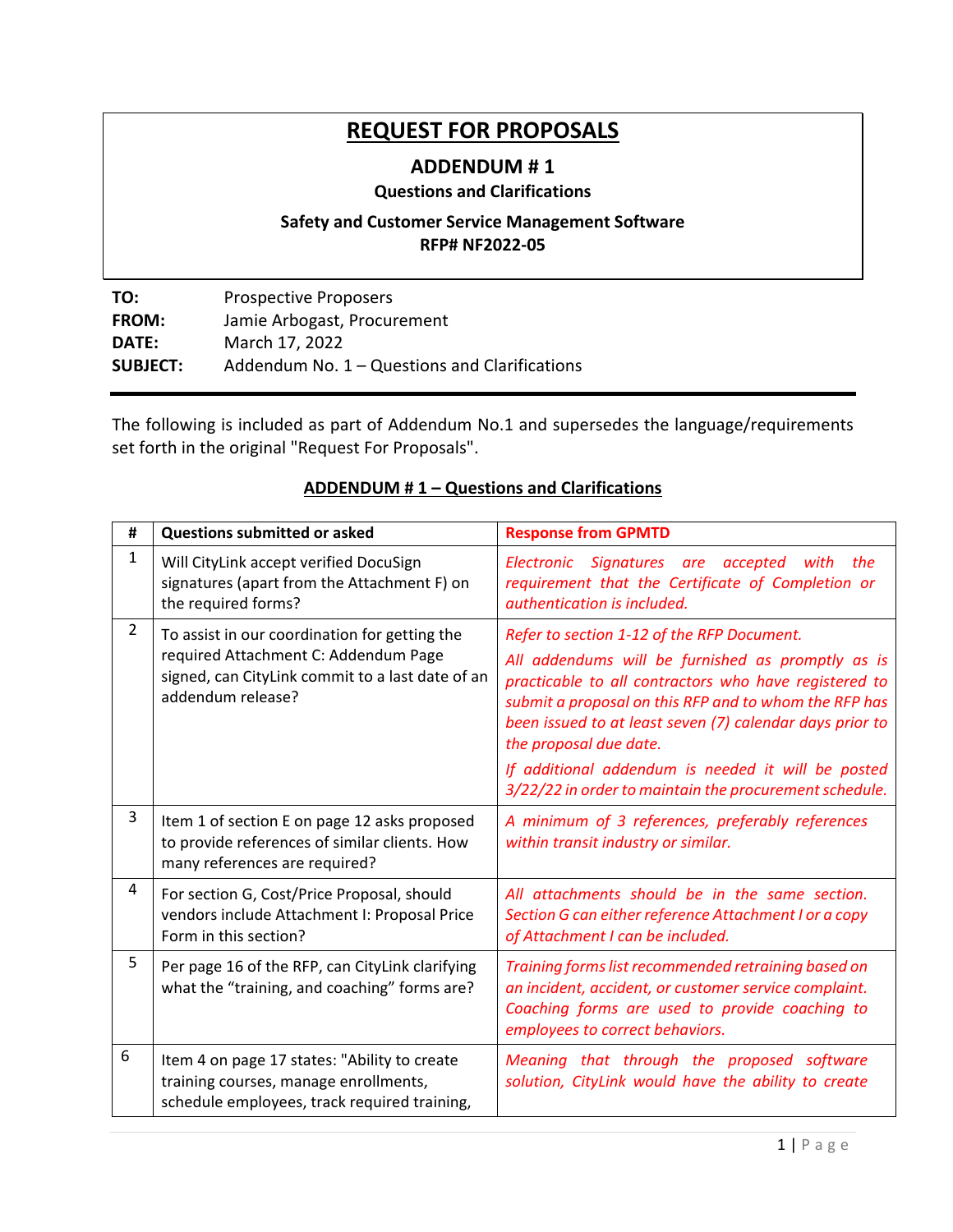|                | and track recurring training. Vendor will not be<br>responsible for creating any training content."<br>Can CityLink clarify what "ability to create<br>training courses" means, as it conflicts with<br>the last statement in the requirement?                                                 | training courses, which should be tracked through<br>the proposed solution.                                                                                                                                                             |
|----------------|------------------------------------------------------------------------------------------------------------------------------------------------------------------------------------------------------------------------------------------------------------------------------------------------|-----------------------------------------------------------------------------------------------------------------------------------------------------------------------------------------------------------------------------------------|
| $\overline{7}$ | Please clarify the quantity of Employees.<br>Section 1-1 References 191 employees, but<br>the second to last paragraph of Section 2-2<br>references 300 employees.                                                                                                                             | The proposed solution should have the ability to keep<br>track of data for up to 300 active employees. Some<br>employees are GPMTD employees, while others are<br>employees of sub-contractors.                                         |
| 8              | Do you have an existing LMS system? If so,<br>what system do you currently use?                                                                                                                                                                                                                | CityLink currently uses the system provided by<br><b>Trackit LLC.</b>                                                                                                                                                                   |
| 9              | Explain your current budget for this service<br>and how startup or implementation fees will<br>be factored into the scoring criteria.                                                                                                                                                          | The budget listed is the current amount budgeted for<br>FY2022 for its existing system.<br>GPMTD understands that a new system requires<br>startup or implementation fees and will evaluate<br>those costs fairly and competitively.    |
| 10             | Page 16: 2-2 Requirements<br>1. Ability to create custom forms, manage<br>and approve incoming forms, file forms by<br>multiple categories, such as bus, route,<br>stop, employee, facility, and department<br>Q. Please explain what sort of custom forms<br>the Agency would be looking for? | Custom forms would depend on the need of the<br>department that is requesting the particular form. It<br>may be a job hazard analysis form, bus stop audit<br>form, facility inspection form, employee driving<br>evaluation form, etc. |
| 11             | Page 17: 2-2 Requirements<br>An employee portal that can be used to<br>6.<br>access Employee Safety Reporting, LMS<br>system, and incident reports.<br>Q. Is this limited to GPMTD employees, or<br>does it include any sub contractors?                                                       | Both GMPTD employees and any required sub-<br>contractors                                                                                                                                                                               |
| 12             | Page 17: 2-2 Requirements<br>7. Ability to input, track, and manage<br>employee or department-specific<br>certifications or credentials, such as<br>driver's licenses, access badges, physicals,<br>etc.<br>Q. Is this limited to GPMTD employees, or<br>does it include any sub contractors?  | Both GMPTD employees and any required sub-<br><b>contractors</b>                                                                                                                                                                        |
| 13             | Page 17: 2-2 Requirements<br>10. Ability to collect customer comments,<br>categorize comments, route the event for<br>an internal response, and close event<br>when completed.                                                                                                                 | Customer comments are made online, through e-mail,<br>called in, or written. They are all collected in one<br>customer complaint database for follow-through.                                                                           |